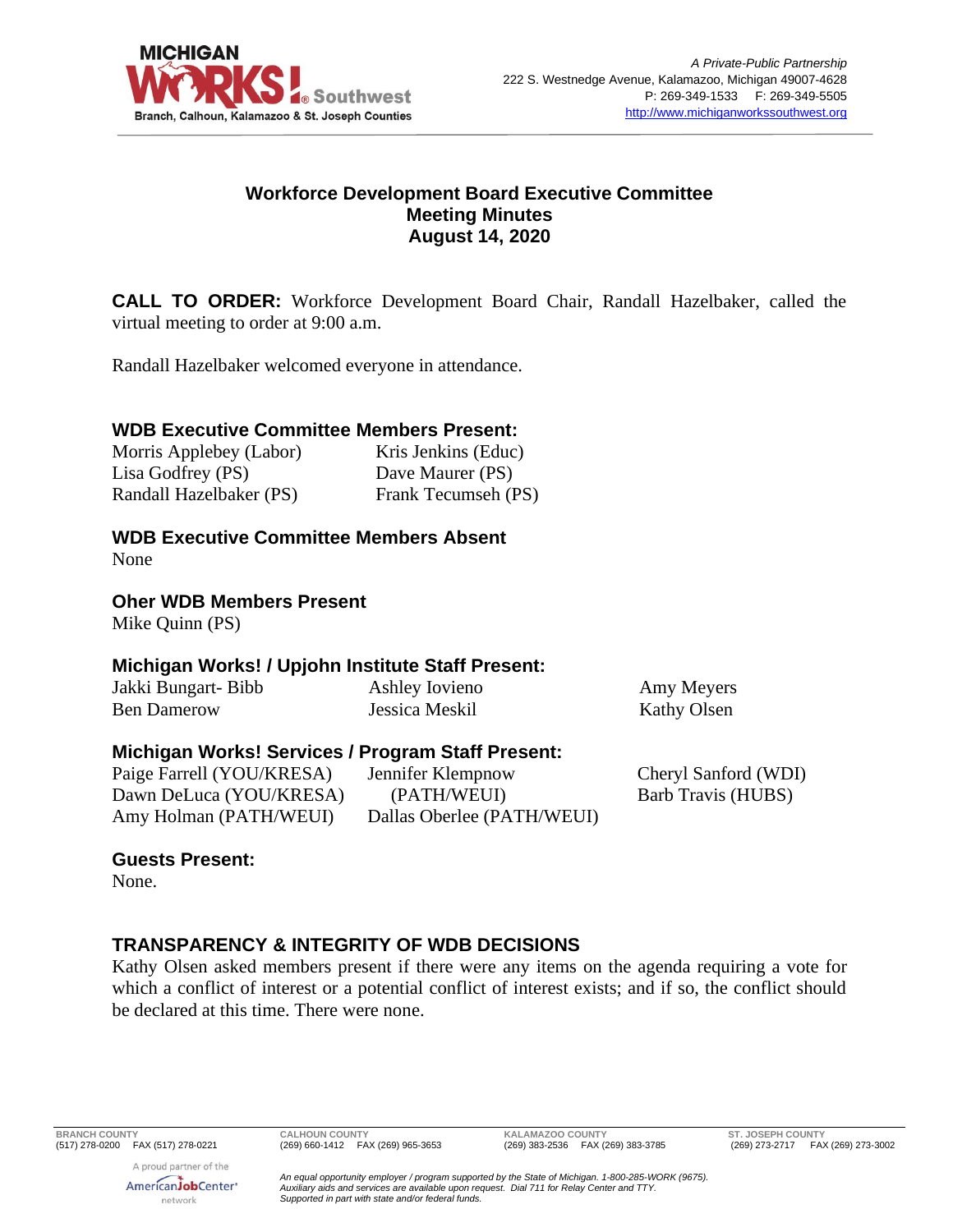## **APPROVAL OF MINUTES – (***Exhibit A)*

**Motion made by Dave Maurer and supported by Frank Tecumseh to approve the Workforce Development Board Executive Committee meeting minutes of July 10, 2020.**

**ROLL CALL VOTE: AYES: Morris Applebey, Lisa Godfrey, Randall Hazelbaker, Kris Jenkins, Dave Maurer, Frank Tecumseh NAYS: None. MOTION CARRIED.**

**CITIZENS' TIME**

No comments.

# **COMMITTEE REPORTS**

## **Monitoring and Evaluation Committee**

Amy Meyers reported the Monitoring Committee met in July for the purpose of reviewing the past year of monitoring and . The meeting also included an update from business services staff.

The meeting began with Ashley Iovieno, Business Services Manager, sharing an update pertaining to business services changes and activities that took place during the past year. The Monitoring Committee then discussed the Committee's agenda format and the effects of virtual meetings during the past year. Members also provided suggestions for the 2020-2021 program year. She offered for staff to send a summary of the Monitoring Committee meeting to the Executive Committee members.

### **NEW BUSINESS**

### **Local and Regional Plans**

Amy Meyers announced that the regional and local Workforce Innovation and Opportunity Act (WIOA) Plans were posted on the Michigan Works! Southwest website for a 30-day public review and comment period as required by the WIOA. The review period ends September 6, 2020. The link <https://www.michiganworkssouthwest.org/resources/plans-and-policies/> was previously sent to Board members and workforce development partners. The final plans will be presented to the Workforce Development Board for their approval at the September 11, 2020 meeting.

### **WDB Plans**

Amy Meyers requested board consideration and approval of two workforce development plans.

### **PY2020 Customer Relationship Management (CRM)** *(Exhibit B1)*

Amy Meyers reported the Customer Relationship Management (CRM) Plan (Exhibit B1) is for program year 2020. It includes an allocation in the amount of \$4,173 for Michigan Works! Southwest to be used in support of electronic systems for customer relationship management. Michigan Works! Southwest received the same allocation in both PY18 and PY19. The funding is to be used to support new or existing systems or software that assist in information gathering as it relates to employer services. Locally, funds will be used to renew the licenses for Salesforce, the CRM system currently being used. The same system is being used across the state by Michigan Works! agencies and community partners for Business Services related activities.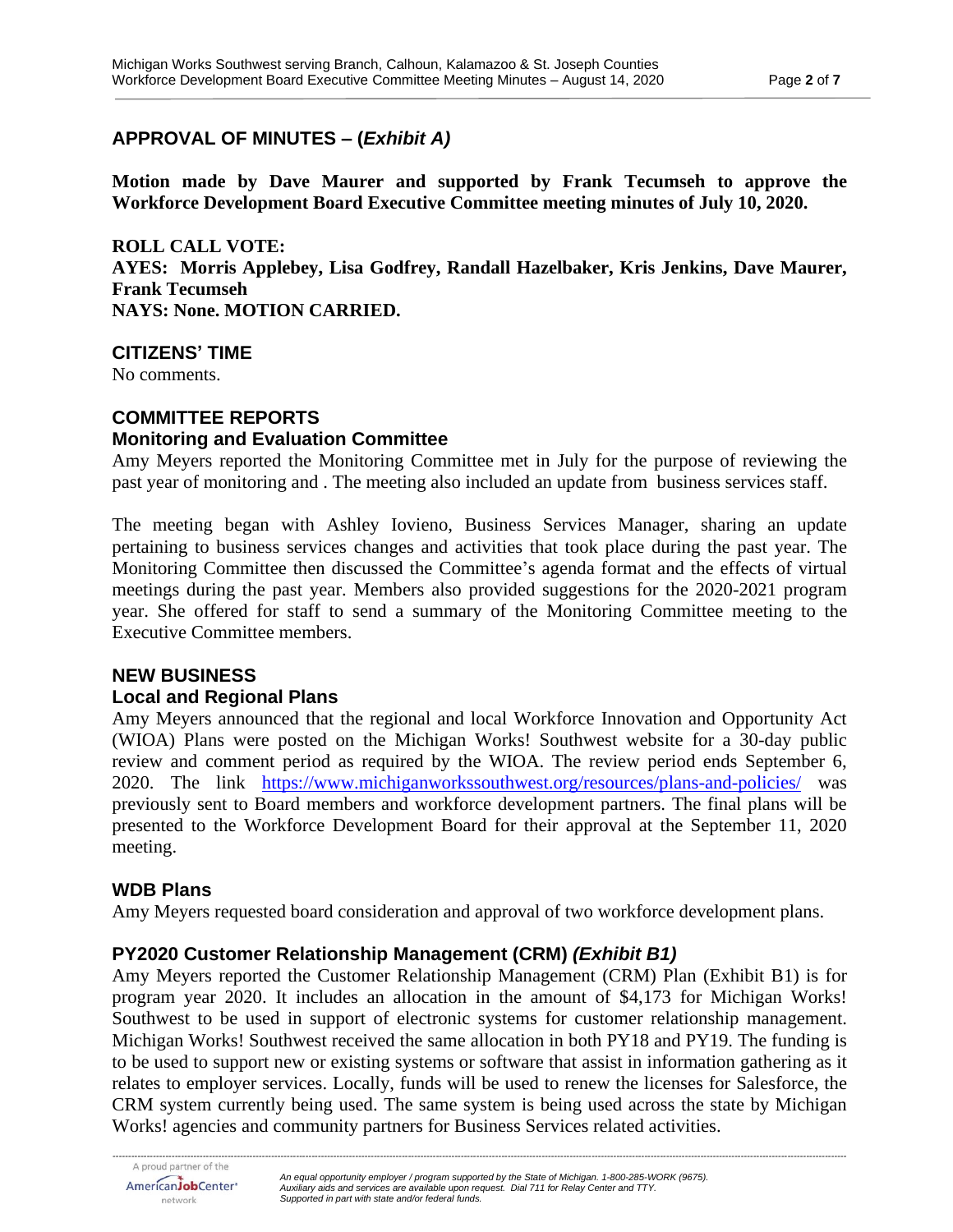## **2020 Reemployment Services and Eligibility Assessment (RESEA) Program**  *(Exhibit B2)*

Amy Meyers reported the Reemployment Services and Eligibility Assessment (RESEA) Program Plan (Exhibit B2) is for calendar year 2020. The allocation totaling \$123,863 is for the time period of January 1, 2020 through September 30, 2021. This amount reflects a little over a 12% increase from calendar year 2019. RESEA has permanently replaced the mandatory Profiling Program. Only individuals referred from the Unemployment Insurance Agency (UIA) may receive services through the RESEA program. The intent is to provide customized services to claimants deemed most likely to exhaust their UI benefits. The services that are required to be provided during an initial RESEA appointment are listed on the plan summary included in the agenda packet. The services include orientation to MW Services and a review of Labor Market Information (LMI). Individuals are also highly encouraged to attend a second RESEA appointment to receive additional services.

**Motion made by Kris Jenkins and supported by Frank Tecumseh to approve the PY2020 Customer Relationship Management (CRM) and the 2020 Reemployment Services and Eligibility Assessment (RESEA) Program Plans.**

**ROLL CALL VOTE: AYES: Morris Applebey, Lisa Godfrey, Randall Hazelbaker, Kris Jenkins, Dave Maurer, Frank Tecumseh NAYS: None. MOTION CARRIED.**

### **Inter-Governmental Agreement** *(Exhibit C)*

Kathy Olsen reported the Inter-Governmental Agreement is required by the Intergovernmental Transfer of Functions and Responsibilities Act of 1967 (PA8). This Agreement is reviewed and updated every two years. The duration of the updated Agreement is for the period October 1, 2020 through September 30, 2022. In addition to updating the term of the Agreement, the signature page was updated, and minor edits were made to update language to align with federal and state policies. She requested Board consideration and approval.

**Motion made by Frank Tecumseh and supported by Morris Appley to approve the Inter-Governmental Agreement for the period October 1, 2020 – September 30, 2022.**

**ROLL CALL VOTE: AYES: Morris Applebey, Lisa Godfrey, Randall Hazelbaker, Kris Jenkins, Dave Maurer, Frank Tecumseh NAYS: None. MOTION CARRIED.**

#### **WDB Bylaws** *(Exhibit D)*

Kathy Olsen reported the Bylaws are required by the Workforce Innovation and Opportunity Act and State Policy. This document is also reviewed and updated every two years. The duration for the updated Bylaws was changed to the next two-year period, October 1, 2020 through September 30, 2022. Minor edits were also made to align with State policy and the signature page was updated. She requested Board consideration and approval.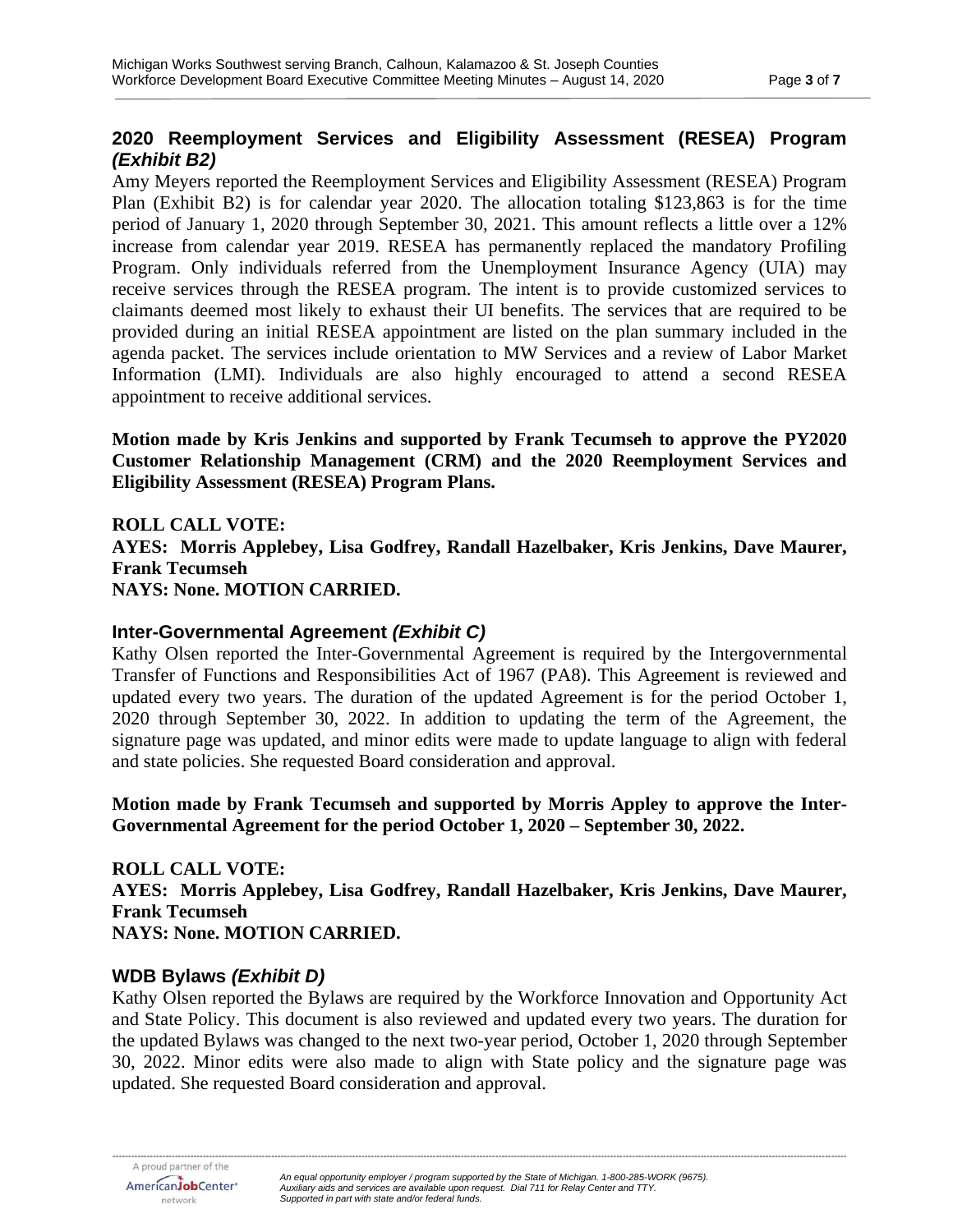#### **Motion made by Morris Applebey and supported by Kris Jenkins to approve the Workforce Development Board Bylaws for the period October 1, 2020 – September 30, 2022.**

#### **ROLL CALL VOTE: AYES: Morris Applebey, Lisa Godfrey, Randall Hazelbaker, Kris Jenkins, Dave Maurer, Frank Tecumseh NAYS: None. MOTION CARRIED.**

### **STAFF REPORTS Business Services / Talent Fund / LMI –** *Exhibit E*

Ashley Iovieno reported on business services operations that included updates pertaining to virtual job fairs, apprenticeships and worker orientations for individuals affected by company layoffs and closures.

*Virtual Job Fair Platform – VA Job Fair –* Ashley Iovieno announced that Michigan Works! Southwest business services staff have teamed up with the Battle Creek VA to host the first virtual job fair for MW Southwest. This event will take place on Thursday, September 17, 2020 from 9:00 a.m. to 12:00 p.m. The event is to assist veterans in finding work, as well as fill open positions for companies in the Battle Creek and Kalamazoo Area. The event is free to employers; however, there are a limited number of booths available and therefore they will be reserved on a first come first serve basis.

*Apprenticeships* – This week, Michigan Works! Southwest held their first virtual Apprenticeship 1.0 event for employers. This event was used as a pilot to gauge interest in future virtual workshops of this kind. Five (5) employers attended and they were interested in learning more about how apprenticeships work and the potential benefits for their company. MW Southwest partnered with Tiffanie Clawson from the United State Department of Labor, Office of Apprenticeships to provide this virtual session.

*Worker Orientations* – Ashley Iovieno provided an update regarding a WARN (Worker Adjustment and Retraining Notification) that was received prior to the pandemic and reported on at a previous Board meeting. The WARN was for IAC located in Mendon. When the notice was originally issued, it was for a full plant closure affecting nearly 350 people. Since that time, staff have been working closely with the company to assist those affected. The plans have changed over the course of this pandemic, and it is no longer being considered a plant closure but instead a mass layoff affecting 65 people instead of their whole workforce. The plant will be doing some service work and production work for Ford. The good news is that due to the business services team's relationship with their HR team, MW Southwest was able to pull together a virtual worker orientation session for 10 a.m. this morning to discuss options for those affected. In addition to the worker orientation meeting, the Michigan Works! Southwest TAA staff as well as the Dislocated Worker staff have already been working closely with individuals affected on reemployment and training opportunities.

*Labor Market Information* - The website link to the labor market reports generated from Burning Glass Analytics and Real Time Jobs Data *(Exhibit E)* that identified top detailed occupations, skills greatest in demand, and employers with the most job openings in Prosperity Region 8, Michigan Works! Southwest, and each of the four counties in the MW! Southwest Area for the period June 1, 2020 through July 31, 2020 was included in the agenda packet notice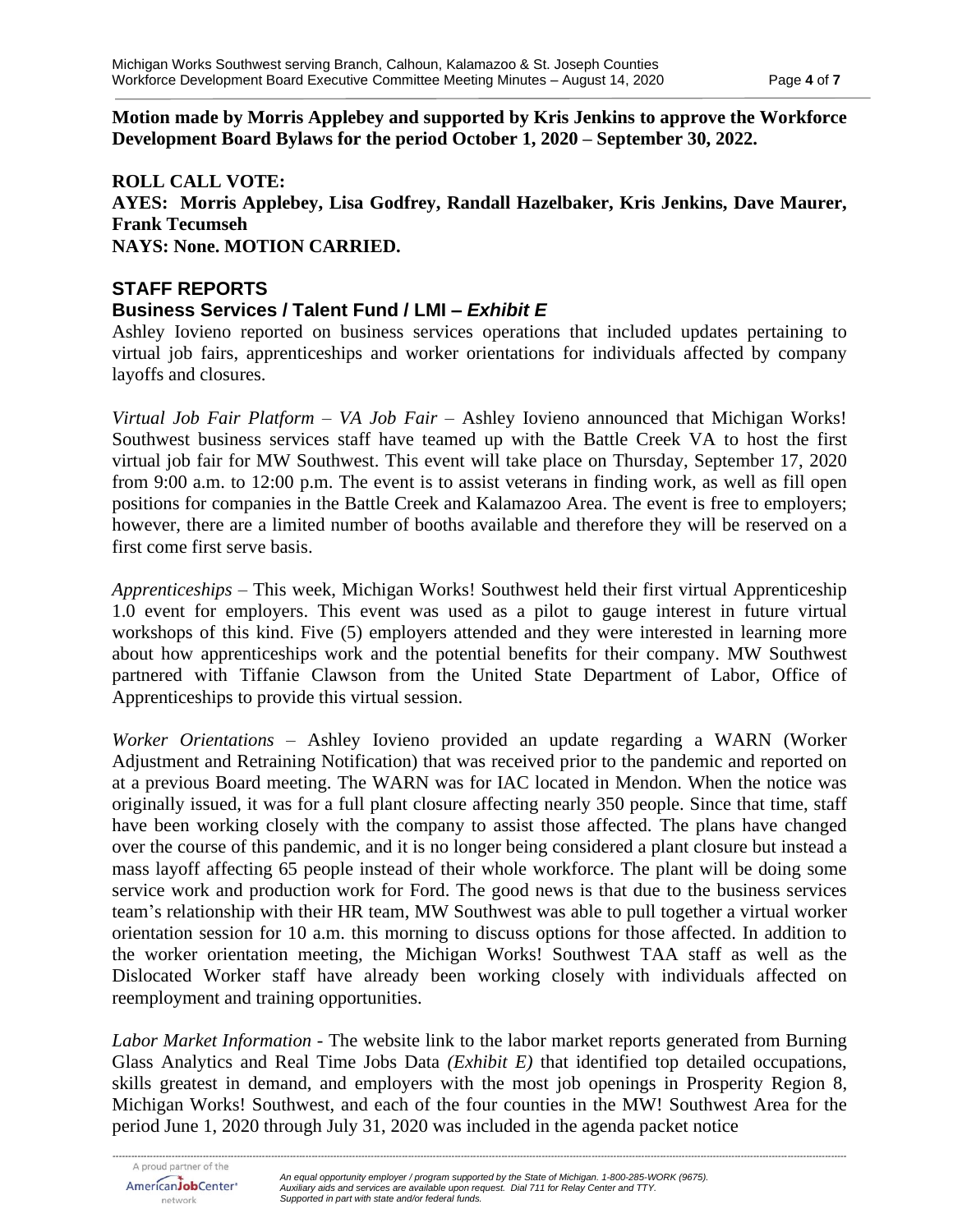# **Michigan Works! Southwest Operational Update**

*Unemployment Rates* - Jakki Bungart-Bibb reported staff have reported a lot over the last few months regarding unemployment claims and issues but not specifically on unemployment rates or changes in rates. Therefore, she provided a brief summary of how rates for the Michigan Works! Southwest area rank within Michigan as well as a comparison to last year at this time.

- In June of 2019, Branch County was at a 4.2% unemployment rate. In June 2020, Branch County ranked  $25<sup>th</sup>$  among the 83 counties with an unemployment rate of 12.2%. This is a decrease from 19.2% in May.
- In June 2019, Calhoun County's unemployment rate was at 4.5%. In June 2020 Calhoun County ranked  $65<sup>th</sup>$  in the state with a rate of 15.2%. This is a decrease from 22.3% in May.
- In June 2019, Kalamazoo County was at a 3.8% unemployment rate. In June 2020 Kalamazoo County ranked  $19<sup>th</sup>$  in the state with an unemployment rate of 11.8%, This is a decrease from 15.5% in May.
- St Joseph County was at a 4.4% unemployment rate in June of 2019. In June 2020 St. Joseph County ranked  $37<sup>th</sup>$  in the state with an unemployment rate of 13%. This is a decrease from 19.5% in May.
- Michigan overall was at 14.8% in June of this year (up over 10%) from last year at this time.

| <b>County</b>        | Rank             | <b>June 2019</b> | <b>May 2020</b> | <b>June 2020</b> |
|----------------------|------------------|------------------|-----------------|------------------|
| <b>Branch</b>        | 25 <sub>th</sub> | 4.2              | 19.2            | 12.2             |
| Calhoun              | 65th             | 4.5              | 22.3            | 15.2             |
| Kalamazoo            | 19th             | 3.8              | 15.5            | 11.8             |
| St Joseph            | 37 <sub>th</sub> | 4.4              | 19.5            | 13               |
|                      |                  |                  |                 |                  |
| Michigan             |                  | 4.2              | 21.3            | 14.8             |
| <b>United States</b> |                  | 3.8              | 13              | 11.1             |

In summarizing, Ms. Bibb reported that across the state and nation, we are seeing decreases in the unemployment rates as individuals are going back to work. Despite the return of large numbers of workers locally, across the state and nation, labor market conditions remain well below prepandemic levels. She further reported that the Michigan Career Outlook and Michigan Hot 50 through 2028 brochures and posters are now available for download on the Labor Market Information (LMI) website. These publications provide multiple lists of in-demand occupations. She pointed out that "in demand" on these publications is defined as a favorable mix of projected long-term job growth, projected annual job openings, and median wages; and that they are not necessarily reflective of current hiring demand. locally Copies are typically distributed at inperson meetings; however, given the current virtual situation, staff will send the link to access the information and publications. The link to download these documents is: <https://milmi.org/Research/michigans-hot-50-through-2028>

*Service Center Operations* – Jakki Bungart-Bibb reported Michigan Works! Southwest is still operating at stage 1 in most centers which means all services are still being offered virtually. The Battle Creek service center is open for in-person services by appointment only on Mondays and Wednesdays. At this time, this service delivery option appears to be meeting the needs and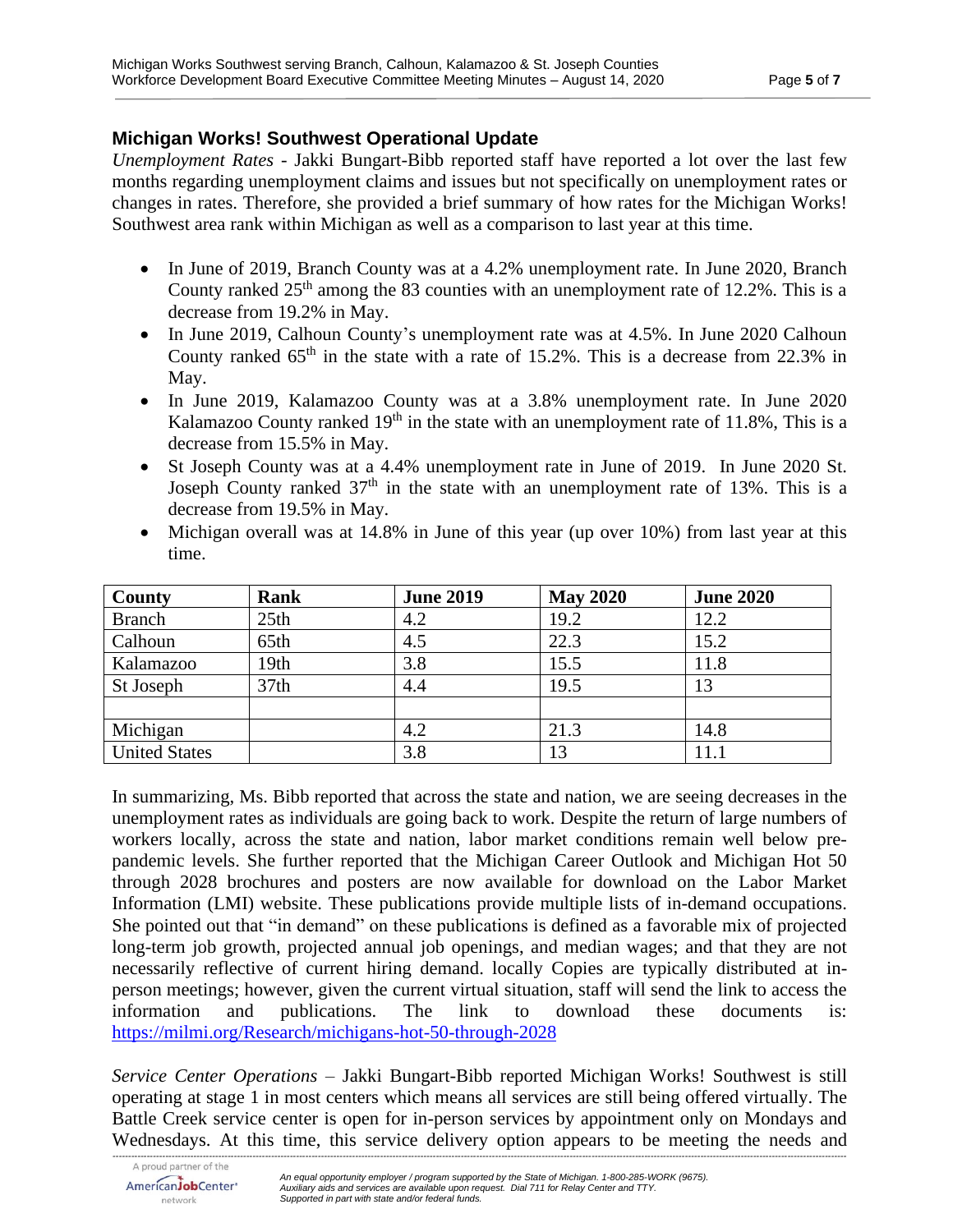therefore MW Southwest will remain in this stage until there is a significant change in circumstances with COVID-19, unemployment, and the Governor's executive orders. One notable operation change was made since the last WDB meeting. While we continue to support the Unemployment Agency by dedicating staff and time to resolving unemployment issues, MW Southwest staff have started to decrease that time so they can focus time and energy on program participants, job seeker engagement and reemployment efforts. The unemployment calls have decreased and therefore are no longer being routed through a central 'hotline' with all staff on deck to resolve issues and take appointments. Since the number of calls is currently back to prepandemic status and each service center is able to handle the calls that come into that specific center, most MW Southwest staff are transitioning back into their respective programs and working with their specific program participants. A handful of MW Southwest staff are still assisting with unemployment issues and all staff are prepared to assist if the demand increases to that higher level again.

In closing her report, Ms. Bibb stated that it has been a long few months, and as reported each and every month, the MW Southwest staff have done an amazing job transitioning to a whole new virtual world, they have taken on additional tasks and learned new roles. The administration truly appreciates having a team that is flexible and ready for whatever challenge comes their way. With that said, staff are also very excited to get back to some sort of normal and they welcome this most recent change.

# **Director's Report –** *Exhibit F*

Ben Damerow reported not much has changed at the federal level since last month's WDB meeting. The HEROES Act was introduced and passed in the House and the HEALS Act was introduced in the Senate. An agreement between the two was not reached and Congress has gone into recess until after Labor Day.

In preparation for the FY21 House subcommittee markup, the Appropriations Committee released the text of the Labor, Health and Human Services and Department of Education bills along with a high-level funding summary. Overall funding increased by \$2.4 billion above the 2020 level, with an additional \$24 billion in emergency spending to support public health. It also includes \$925 million in contingency funding to help States meet unanticipated unemployment insurance workloads. Further details were included in the Director's Report (Exhibit F) that was emailed to members prior to the meeting. Additional revisions for next year's budget are expected on August 24 and an update will be provided at the next WDB meeting.

While the President enacted a series of Executive Orders regarding unemployment benefits, the program has not yet been implemented. The announcement of \$400 per week in Unemployment benefits is made up of \$300 from FEMA and the other \$100 is to come from State general fund or CARES Act funding. All States are currently awaiting guidance from the U.S. Department of Labor.

Ben Damerow reported Christine Quinn, administrator for U.S. Department of Labor Region V recently passed away. He stated that Ms. Quinn was a champion for workforce development, local boards and Michigan. Her past experience included a leadership position in Michigan's Workforce Development Agency and as a Michigan Works! director.